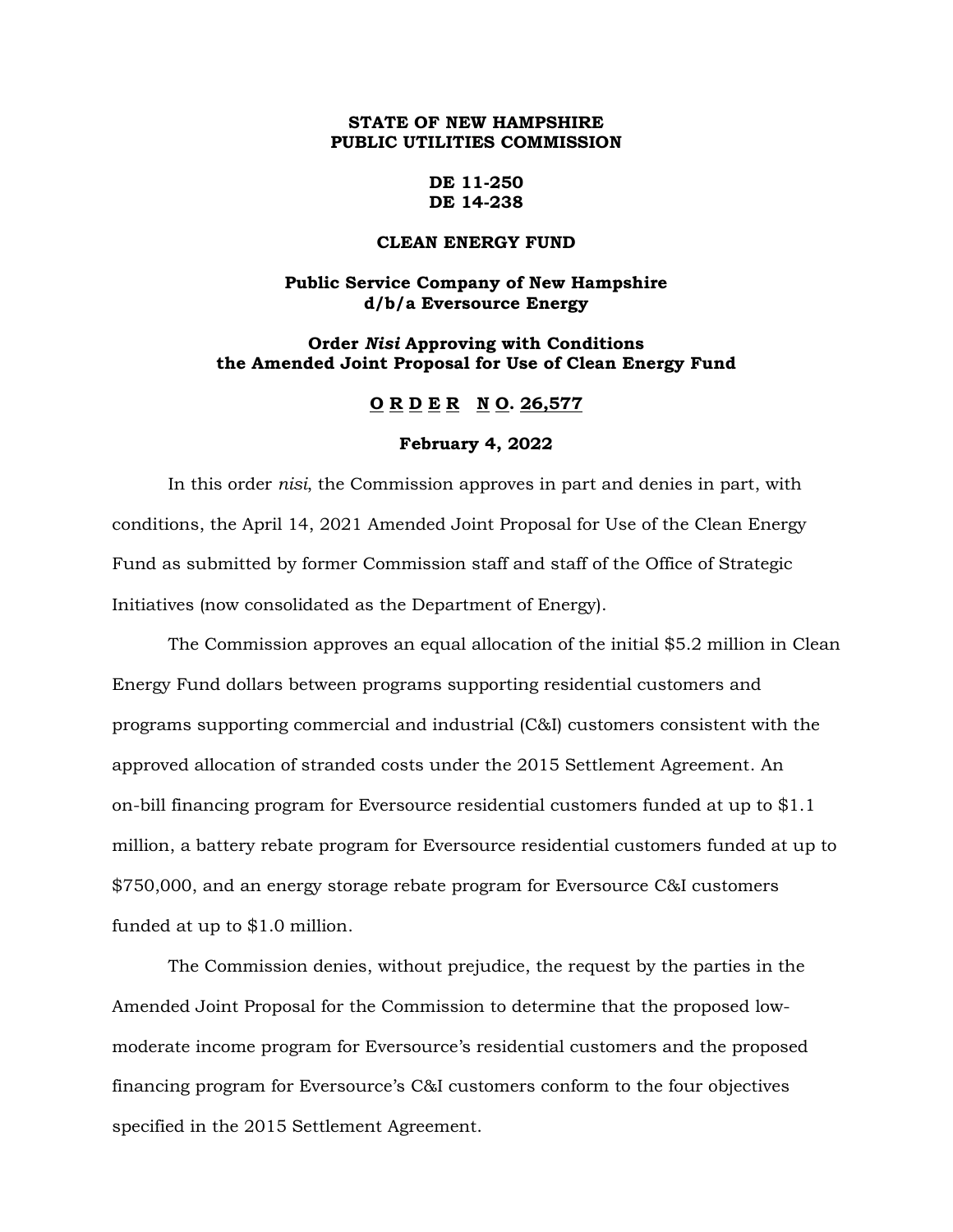The Commission, however, directs the parties to submit detailed proposals for use of the balance of the Clean Energy Fund by May 1, 2022. Such proposals may include a low-moderate income program for Eversource residential customers, a financing program for Eversource C&I, or alternative proposals for use of the funds consistent with the four criteria set forth in the 2015 Settlement Agreement.

This order *nisi* also establishes a process to implement the Clean Energy Fund programs moving forward in a new proceeding, DE 22-004.

### **I. BACKGROUND AND PROCESS**

The Clean Energy Fund was established as part of the 2015 Public Service Company of New Hampshire d/b/a Eversource Energy (Eversource) Restructuring and Rate Stabilization Agreement (2015 Settlement Agreement) filed on June 10, 2015 in Dockets DE 14-238 and DE 11-250, and approved by the Commission in Order No. 25,920 on July 1, 2016. Under the terms of the 2015 Settlement Agreement, funds are to be made available to support clean energy initiatives following Eversource's issuance of rate reduction bonds, which occurred in 2018. The programs to be supported by the Clean Energy Fund will be available only to Eversource customers.

On November 7, 2019, former Commission staff<sup>1</sup> and staff of the Office of Strategic Initiatives (OSI)<sup>2</sup> (together, Energy) filed an initial joint proposal concerning the use of  $$5.0$  million<sup>3</sup> to be provided by Eversource to establish the Clean Energy Fund approved by the Commission on July 1, 2016 in Order No. 25,920. On February

<sup>1</sup> Department of Energy Staff were formerly referred to as Staff of the Commission. References to Staff changed with the establishment of the Department of Energy on July 1, 2021. For convenience, this order will refer to former Commission Staff as Energy. See House Bill 2, 2020 Legislative Session 2021 Regular Session (N.H. 2021) House Bill 2, 200 Name Change; Department of Energy.

<sup>2</sup> OSI is now part of the Department of Energy.

<sup>3</sup> The 2015 Settlement Agreement filed in Dockets DE 14-238 and DE 11-250 and approved on July 1, 2016 in Commission Order No. 25,920 provided for a \$5 million Clean Energy Fund. During these proceedings Eversource agreed to add an additional \$200,000 to the fund, bringing the total fund level to \$5.2 million.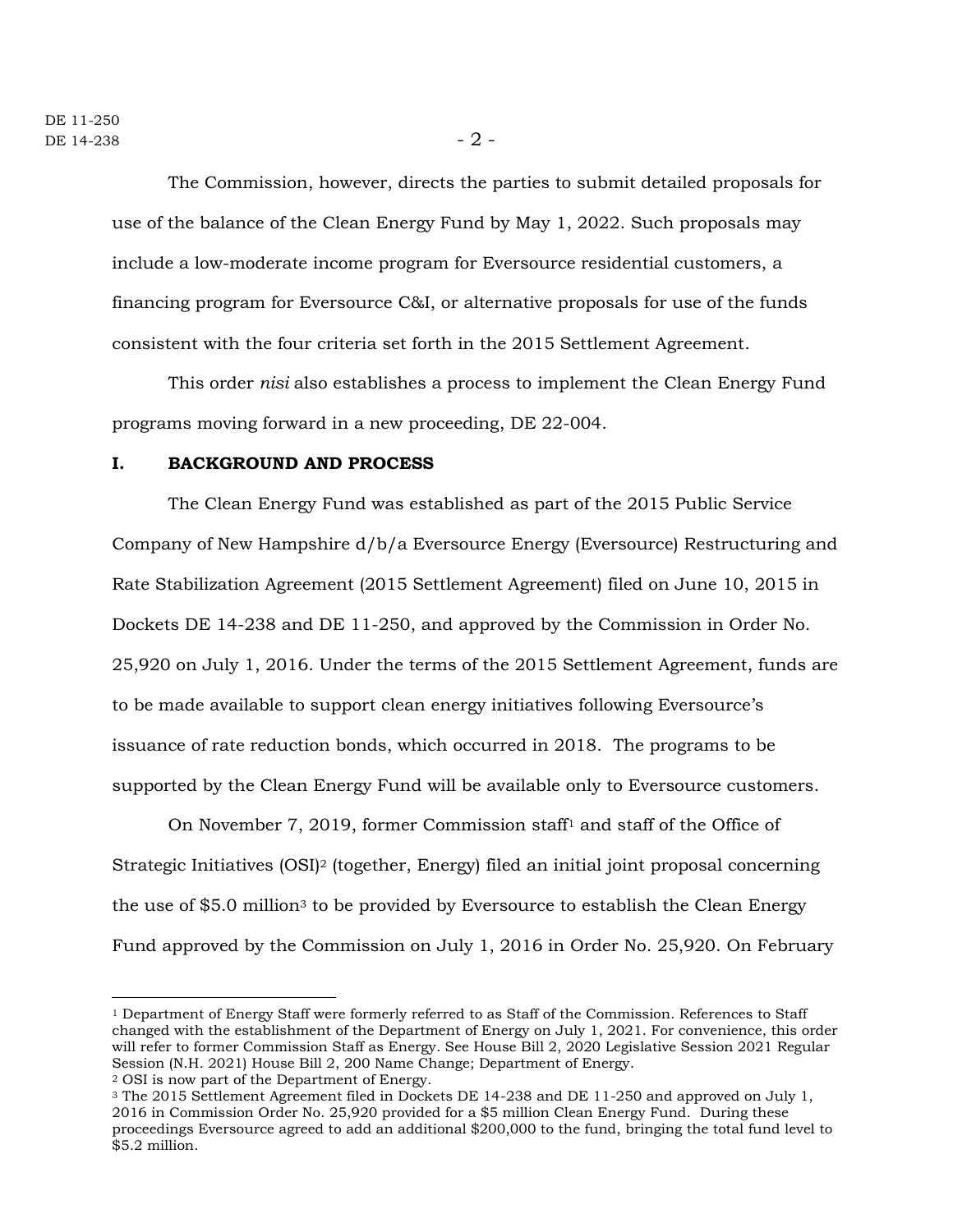4, 2020, Eversource agreed to increase the Clean Energy Fund balance to \$5.2 million as a resolution to stakeholder concerns regarding interest accrual.<sup>4</sup>

Pursuant to a series of stakeholder meetings, <sup>5</sup> Energy filed an Amended Recommendation regarding use of the Clean Energy Fund on August 3, 2020, and, after receiving further stakeholder input, an Amended Joint Proposal on April 14, 2021. On November 10, 2020, the Commission held a public hearing regarding the Amended Recommendation and took public comment from interested stakeholders, including representatives of Clean Energy NH (CENH), Conservation Law Foundation (CLF), New Hampshire Community Development Finance Authority (NH CDFA), the Office of the Consumer Advocate (OCA), Energy (formerly Commission Staff at the time), and Eversource, concerning whether the Amended Recommendation for use of the Clean Energy Fund was consistent with the four criteria provided by the 2015 Settlement Agreement.<sup>6</sup>

Written comments regarding the Clean Energy Fund were received from members of the public, stakeholders, and members of the NH Legislature in support of the Clean Energy Fund and are included in the docket files for Dockets DE 14-238 and DE 11-250. Following the public comment hearing held on November 10, 2020, Energy met with the then-OSI<sup>7</sup> and interested stakeholders in virtual meetings on December 2, 2020, and January 20, 2021 to further refine a consensus proposal for use of the Clean Energy Fund.

<sup>4</sup> *See* February 4, 2020 letter from Eversource concerning the establishment of the Clean Energy Fund. https://www.puc.nh.gov/Regulatory/Docketbk/2014/14-238/LETTERS-MEMOS-TARIFFS/14- 238\_2020-02-04\_EVERSOURCE\_RESPONSE\_STAFF\_REC.PDF

<sup>5</sup> Please see the joint proposal filed concurrently in Dockets 14-238 and 11-250 on August 3, 2020, for a description of the earlier stakeholder process.

<sup>6</sup> *See* 2015 Settlement Agreement at 25 filed on 1/26/16 in

www.puc.nh.gov/Regulatory/Docketbk/2014/14-238.html.

<sup>7</sup> At the time the 2015 Settlement Agreement was finalized, the agency with OSI's duties was known as the Office of Energy and Planning (OEP). As noted above, OSI was transferred to Energy in 2021.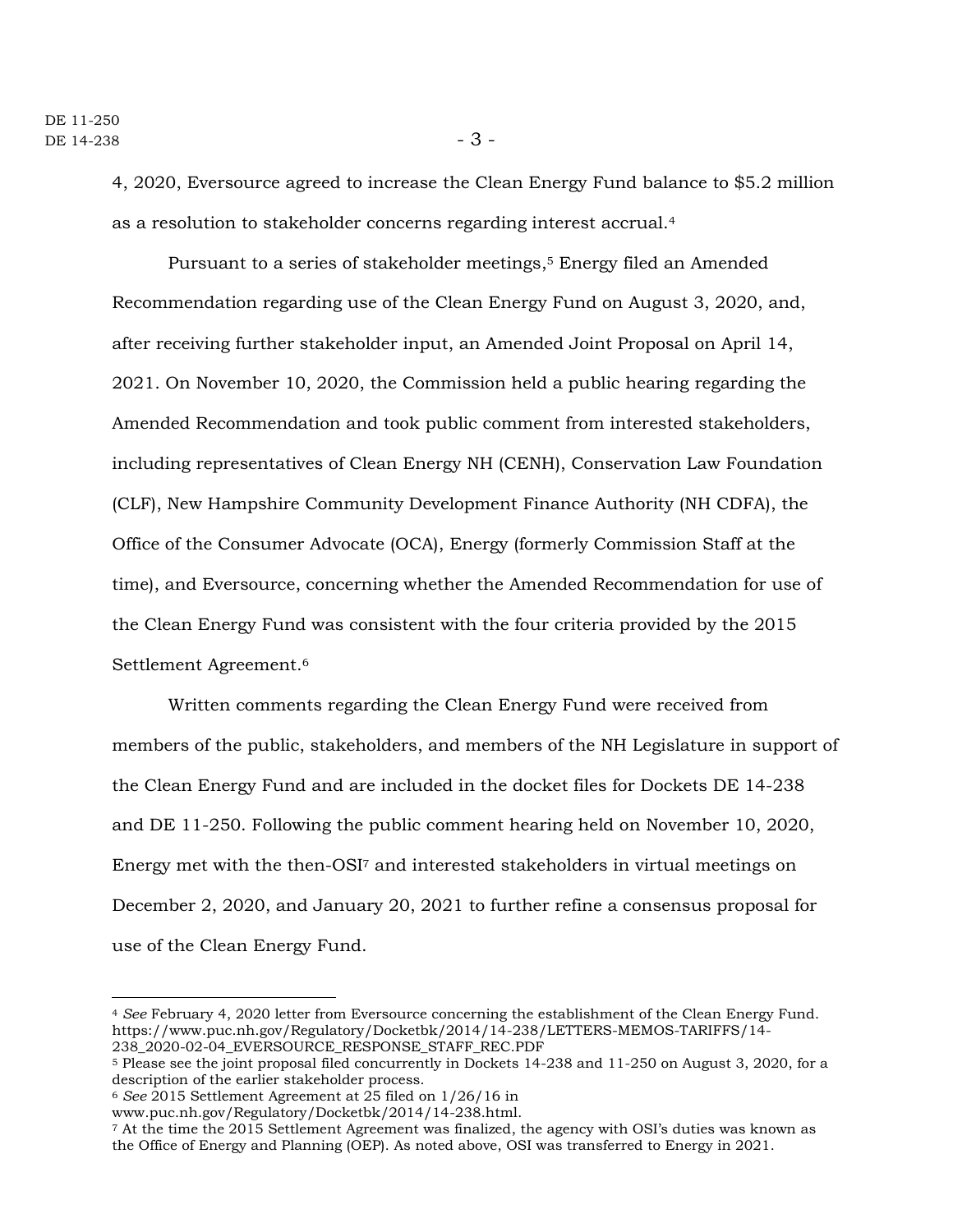The Amended Joint Proposal, approved in part and denied in part herein with conditions, and subsequent docket filings, other than any information for which confidential treatment is requested of or granted by the Commission, will be posted to the Commission's website in a new docket at

www.puc.nh.gov/Regulatory/Docketbk/2022/22-004.

## **II. POSITIONS OF THE PARTIES**

As a result of the above-noted meetings and on-going collaboration, Energy recommended use of the Clean Energy Fund as described in the Amended Joint Proposal filed on April 14, 2021. Energy indicated that the Amended Joint Proposal has the support of the interested stakeholder group; however, the Amended Joint Proposal includes many elements that will require additional detail prior to approval and implementation.

The Amended Joint Proposal outlined five separate programs to be implemented through the Clean Energy Fund. The following three programs were proposed in some detail: (A) an on-bill financing arrangement for Eversource residential customers funded at \$1.1 million; (B) a battery rebate program for Eversource residential customers funded at \$750,000; and (C) an energy storage rebate program for Eversource C&I customers funded at \$1.0 million.

According to the Amended Joint Proposal, the proposed battery and energy storage measures are included as eligible technologies supported in part by either the NH Renewable Energy Generation Incentive Program or NHSaves, and the on-bill financing program is proposed to create financing options not currently available to residential customers for such technologies. The Amended Joint Proposal also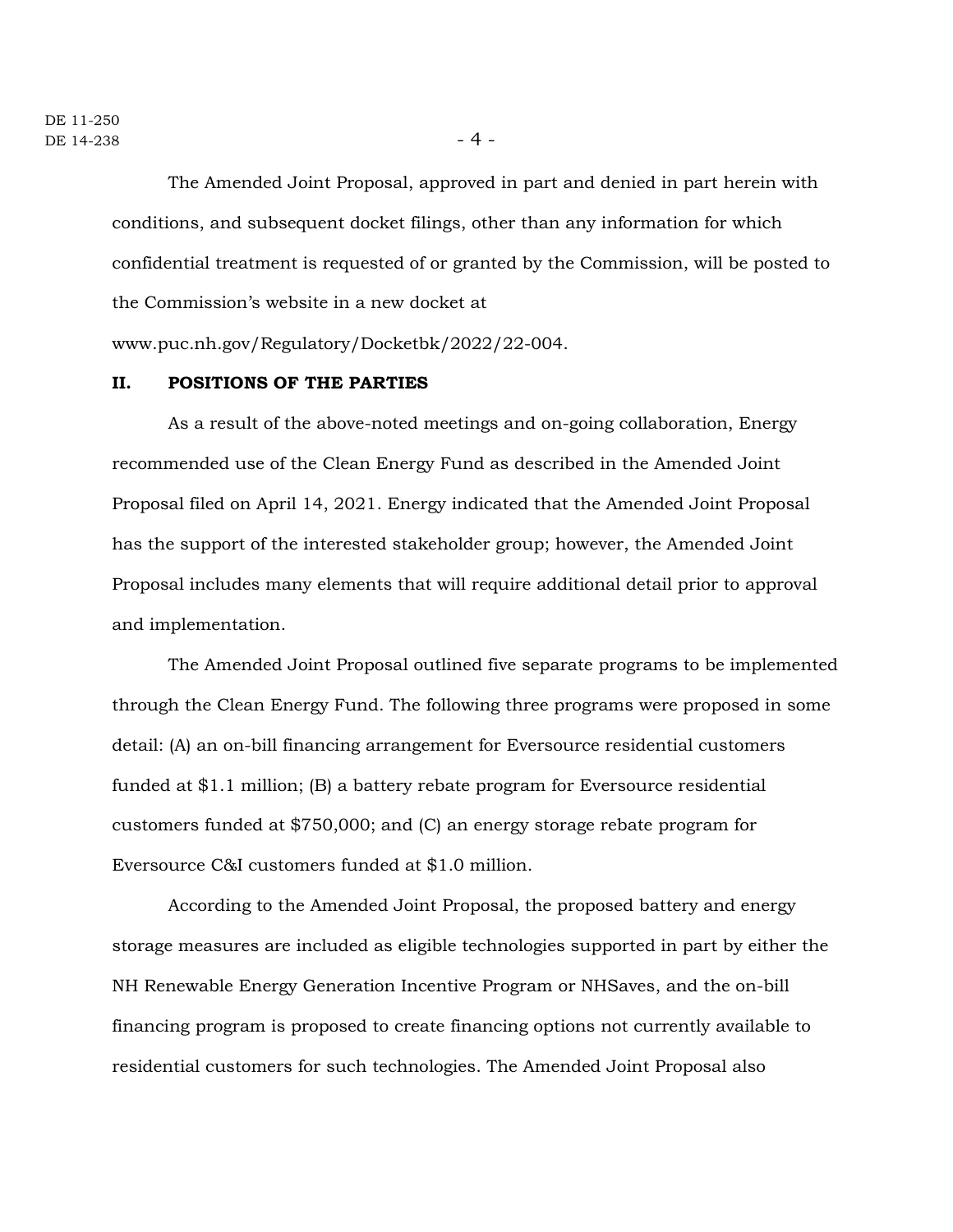provided that Eversource would administer the three programs in tandem with its other existing energy efficiency and clean energy programs.

Two additional programs for residential and C&I customers were identified in the Amended Joint Proposal as not yet sufficiently developed for a determination by the Commission at this time. Those programs include: (D) a low-moderate income program for Eversource's residential customers, funded at \$750,000; and (E) a financing program for Eversource's C&I customers, funded at \$1.6 million.

Recognizing the need to further develop certain details of each program, the interested stakeholders requested that the Commission approve certain aspects of the Amended Joint Proposal and establish an on-going stakeholder process to administer and, if necessary, modify or further develop the proposed programs.

### **III. COMMISSION ANALYSIS**

#### **1. Standard of Review**

This Order implements a provision of the 2015 Settlement Agreement approved in July 2016. Specifically, the Commission has reviewed the filings to date, including the Amended Joint Proposal and stakeholder input, to assess whether the proposed programs meet the following four criteria set forth in the 2015 Settlement Agreement at page 25:

- 1. Support innovation in achieving clean energy benefits;
- 2. Leverage various sources of funds, including attracting private capital to the fund and to programs supported by the fund;
- 3. Expand access to clean energy technologies across customer classes in a cost-effective manner; and
- 4. Avoid undue costs.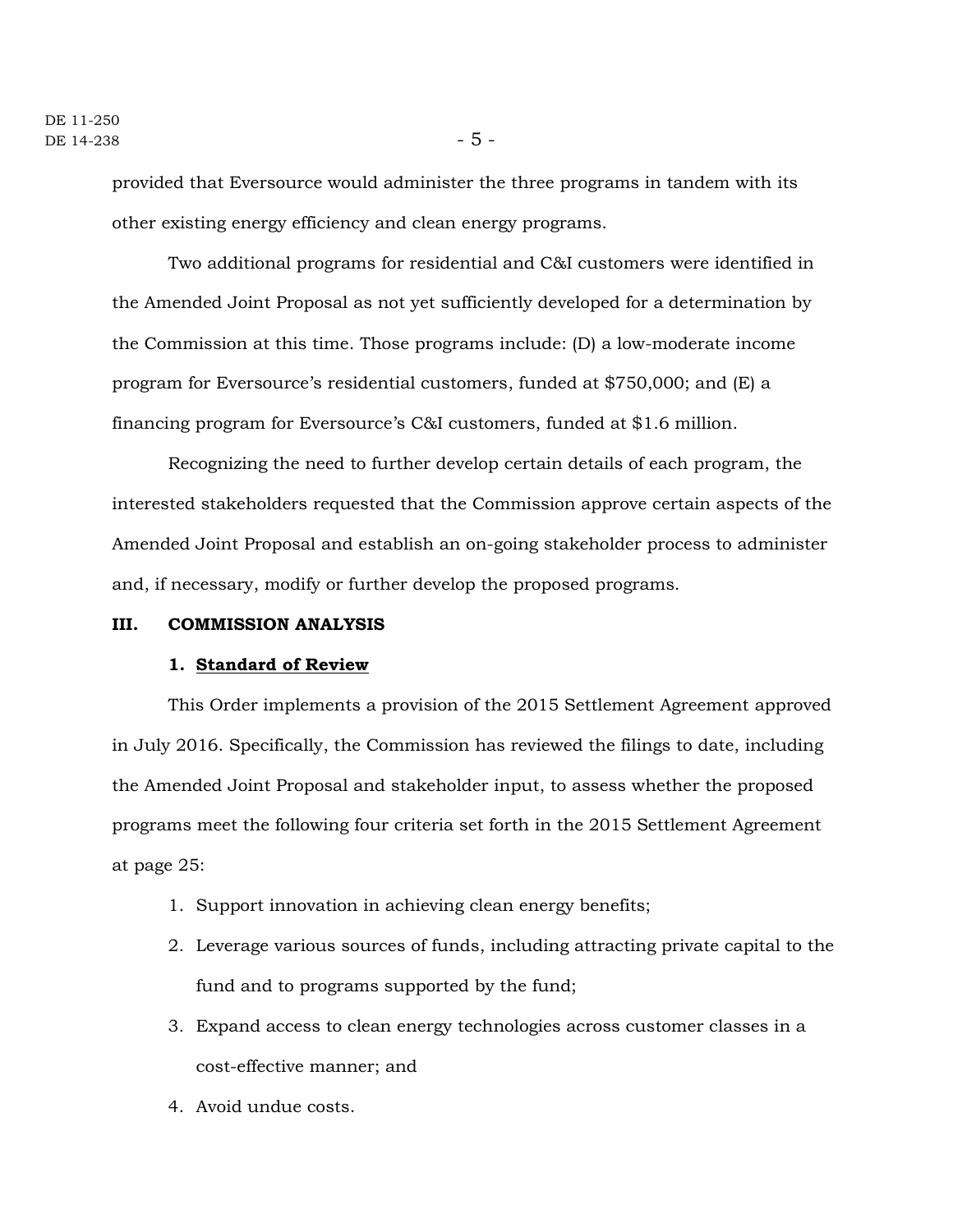As the program elements approved below are further developed and implemented, the Commission will monitor program administration to ensure that the shareholder-funded Clean Energy Fund is utilized efficiently to maximize benefits for and minimize costs to Eversource customers in accord with the four criteria cited above from the 2015 Settlement Agreement and our duty under RSA 363:17-a to balance utility and customer interests.

### **2. Allocation of Clean Energy Fund Among Customer Classes**

We approve an equal allocation of Clean Energy Fund dollars to programs supporting residential customers and programs supporting C&I customers as a fair division of the fund, consistent with the approved allocation of stranded costs to residential and C&I customers under the 2015 Settlement Agreement. *See* 2015 Settlement Agreement at 10.

#### **3. Proposed Programs for Use of the Fund**

As outlined in the Amended Joint Proposal, we approve the following programs for use of the Clean Energy Fund:

- A. An on-bill financing program for Eversource's residential customers, funded at \$1.1 million;
- B. A battery rebate program for Eversource's residential customers, funded at \$750,000; and
- C. An energy storage rebate for Eversource's C&I customers, funded at \$1.0 million.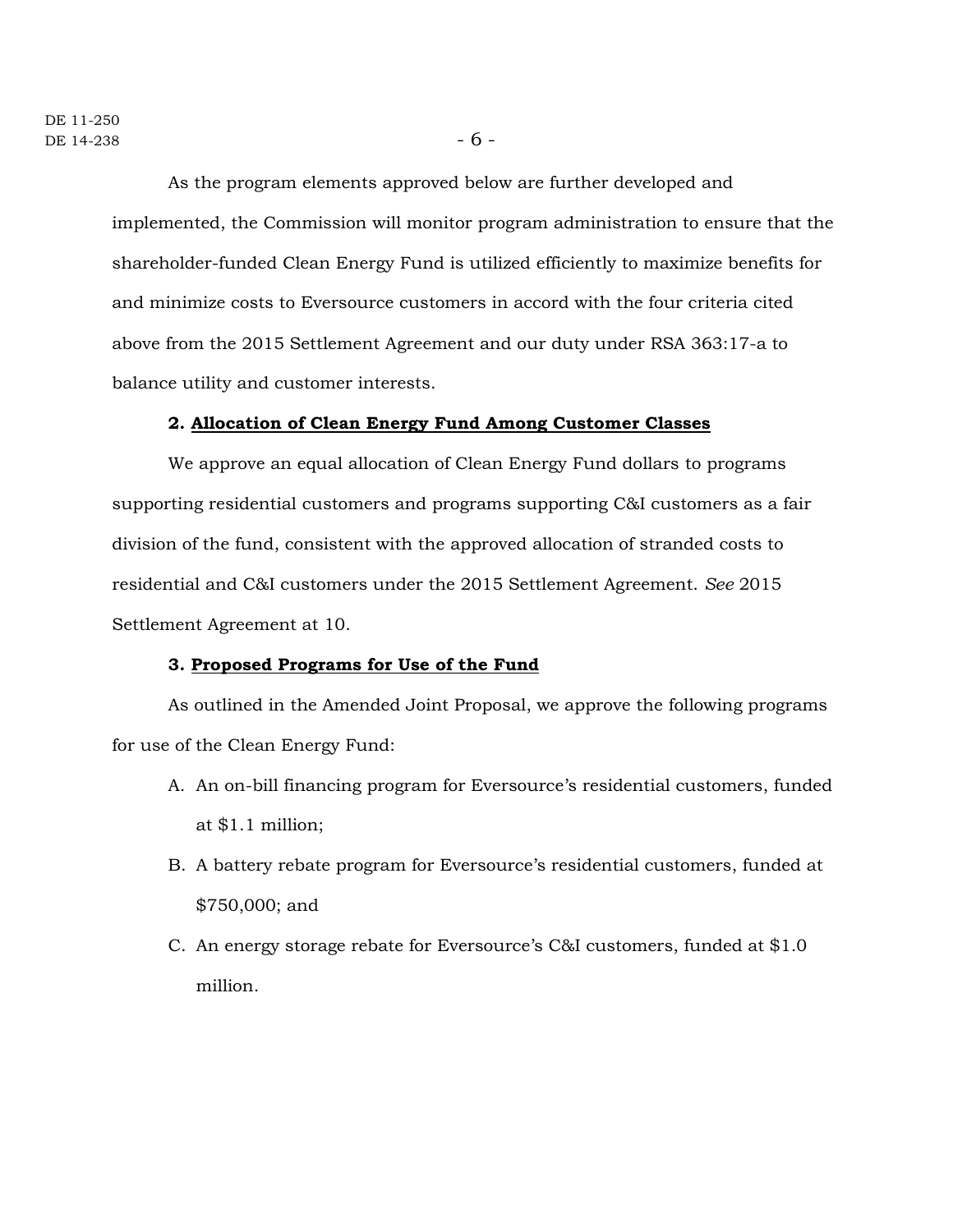We deny, without prejudice, Energy's request for a determination of conformance with the 2015 Settlement Agreement regarding the following programs included in the Amended Joint Proposal until further details are submitted for review, or alternatives, as noted herein:

- D. A low-moderate income program for Eversource's residential customers, funded at \$750,000; and
- E. A financing program for Eversource's C&I customers, funded at \$1.6 million.

The Commission cannot provide any determination at this time pertaining to proposals identified by Energy as "not yet sufficiently developed" but encourages Energy to continue to work collaboratively with interested stakeholders to refine approved programs and develop future offerings in the new docket to be opened as described below.

#### **4. New Docket for Administration of Clean Energy Fund**

In conjunction with this order *nisi*, the Commission opens a new docket, DE 22-004, for purposes of facilitating the ongoing collaborative process for interested stakeholders to continue to develop the approved programs and to propose detailed programs for the remaining balance in the Clean Energy Fund. Commission oversight of the Clean Energy Fund and associated programs will be conducted in the new proceeding. Specifically, the Commission will review and assess program development and implementation on an annual basis for prudency of costs and allocation of funds and requests Energy's assistance for this review. The first review shall occur in one year's time to assess the administrative costs of active programs, levels of interest from ratepayers, and whether funds and/or programs should be re-evaluated. We will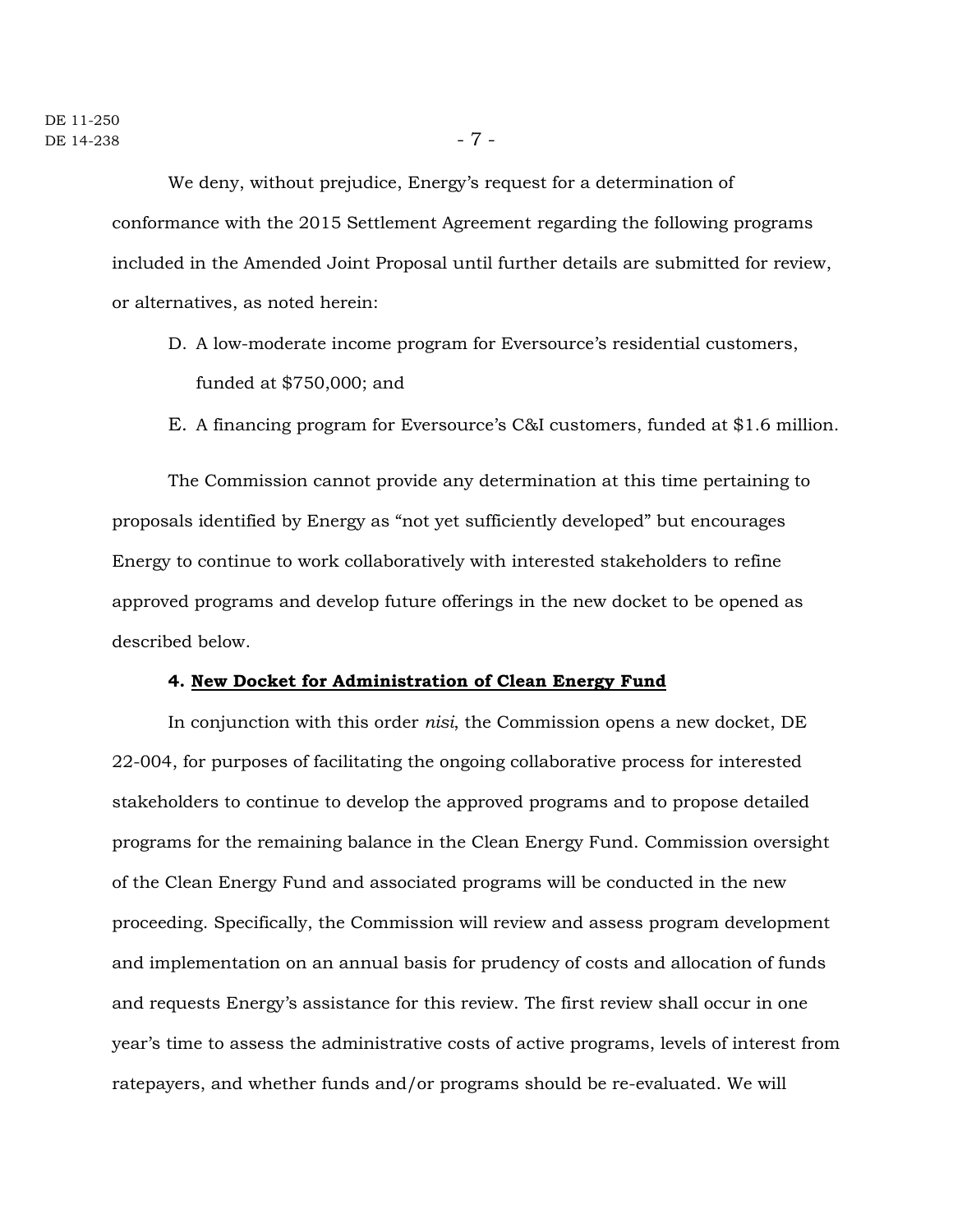require that any further filings for programs be presented to the Commission for review and approval in DE 22-004.

We direct Eversource to submit annual reports on the financial status of the fund and the supported programs to the Commission in the new docket. Annual reports shall be filed each year on May 1 beginning in 2022 and shall include details regarding participation levels in each program, on-bill financing and rebate payments, and detailed summaries of all costs and forecasted benefits over the projected life of each program. The required annual reports shall include:

- A. A summary of actual and projected administrative costs over the life of the program, including sources of administrative costs, estimates of the number of employees and/or contractors required to administer the program, the estimated cost of such personnel, and whether program administration can be combined with existing processes and programs to create administrative efficiencies.
- B. A discussion of any overlap with Renewable Energy Fund programs, NHSaves initiatives, or the Triennial Plan for Energy Efficiency Resource Standards (EERS), and consideration of the benefits and detriments to combining or managing programs together.
- C. A discussion and assessment of whether third party management of the program may be cost effective.
- D. Provision for annual audits of program income and expenditures.

## **5. Interest Accrued on Clean Energy Fund**

We find that the Clean Energy Fund is designed to benefit Eversource customers, and we therefore direct Eversource to accrue interest on the funds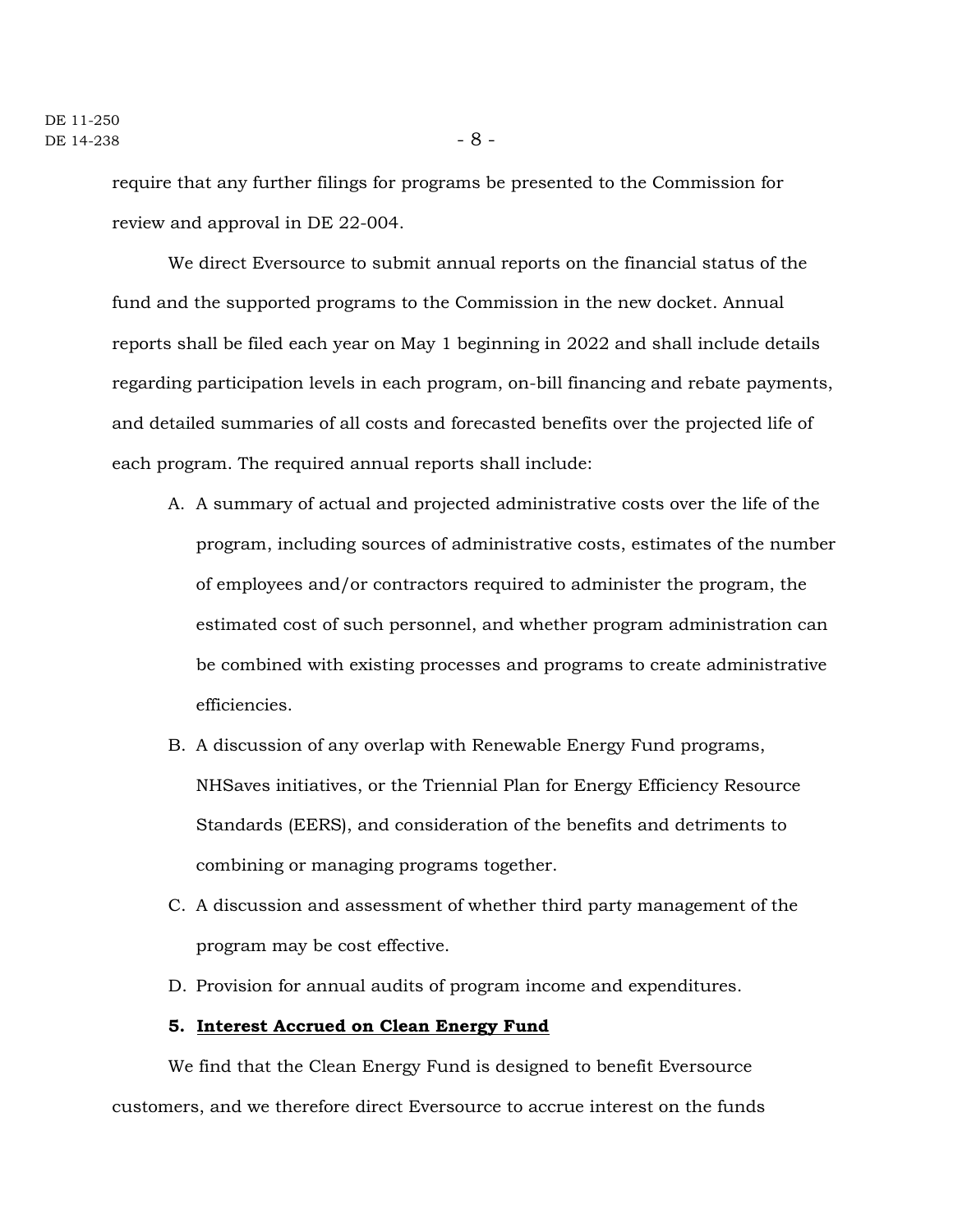administered by Eversource, but not disbursed to customers, at the prime rate, beginning on the effective date of this order *nisi*. Accrued interest shall be added to the Clean Energy Fund balance on a quarterly basis and allocated proportionally to each program, with interest made available to future projects and loans. We further require that Eversource account for the Clean Energy Fund and any accrued interest in a separate bookkeeping account so that all associated funds, income, interest, and disbursements can be tracked.

#### **Based upon the foregoing, it is hereby**

**ORDERED** *NISI***,** that an equal allocation of the initial \$5.2 million in Clean Energy Fund dollars between programs supporting residential customers and programs supporting C&I customers consistent with the approved allocation of stranded costs under the 2015 Settlement Agreement is **APPROVED**; and it is

**FURTHER ORDERED**, that an on-bill financing program for Eversource residential customers funded at up to \$1.1 million; a battery rebate program for Eversource residential customers funded at up to \$750,000; and an energy storage rebate program for Eversource C&I customers funded at up to \$1.0 million are **APPROVED**; and it is

**FURTHER ORDERED**, that the request by the parties in the Amended Joint Proposal for the Commission to determine that the proposed a low-moderate income program for Eversource's residential customers, funded at \$750,000; and the proposed financing program for Eversource's C&I customers, funded at \$1.6 million conform to the four objectives specified in the 2015 Settlement Agreement is **DENIED** without prejudice**;** and it is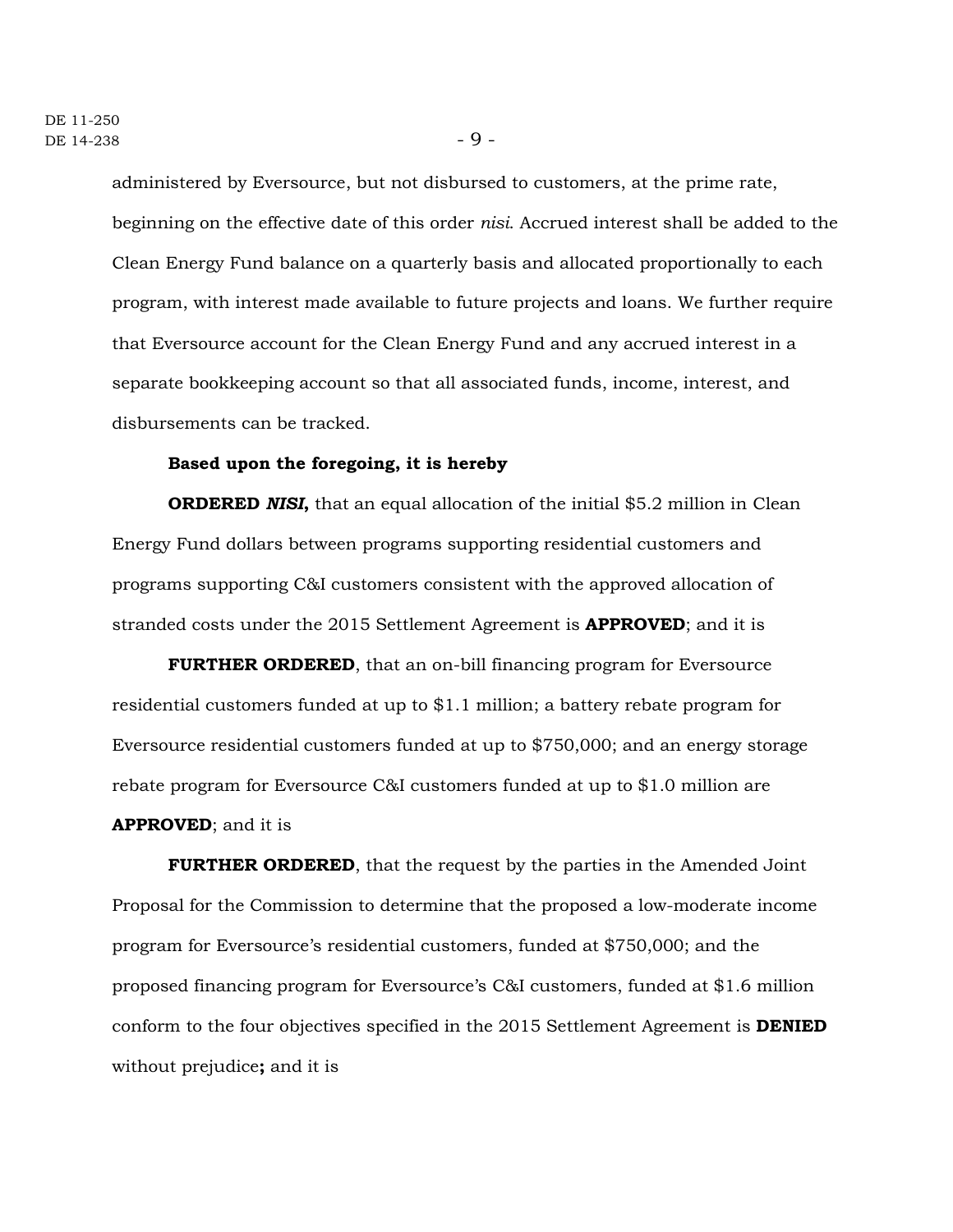**FURTHER ORDERED,** that the parties shall submit proposals in DE 22-004 for use of the balance of the Clean Energy Fund consistent with the four criteria set forth in the 2015 Settlement Agreement. Such proposals may include a low-moderate income program for Eversource residential customers, a financing program for Eversource C&I customers, or alternative proposals, with the requisite detail, by May 1, 2022; and it is

**FURTHER ORDERED,** that Eversource shall accrue interest at the prime rate on any monies that are not expended from the Clean Energy Fund, and shall add accrued interest quarterly to the Clean Energy Fund balance; and it is

**FURTHER ORDERED,** that Eversource shall report to the Commission in DE 22-004 annually on May 1 concerning the financial status of the Clean Energy Fund and customer participation levels in the approved programs supported by fund monies; and it is

**FURTHER ORDERED,** that an annual prudency review conducted by the NH Department of Energy or a third party to facilitate the assessment of all program costs, participation levels, and any program changes is warranted; and it is

**FURTHER ORDERED**, that the Commission shall close Dockets DE 14-238 and DE 11-250 on the effective date of this order, and shall accept subsequent filings related to implementation of the Clean Energy Fund in DE 22-004; and it is

**FURTHER ORDERED,** that Eversource shall cause a copy of this order to be published on its website, within one business day of the issuance of this order with publication to be documented by affidavit filed with this office on or before March 1, 2022; and it is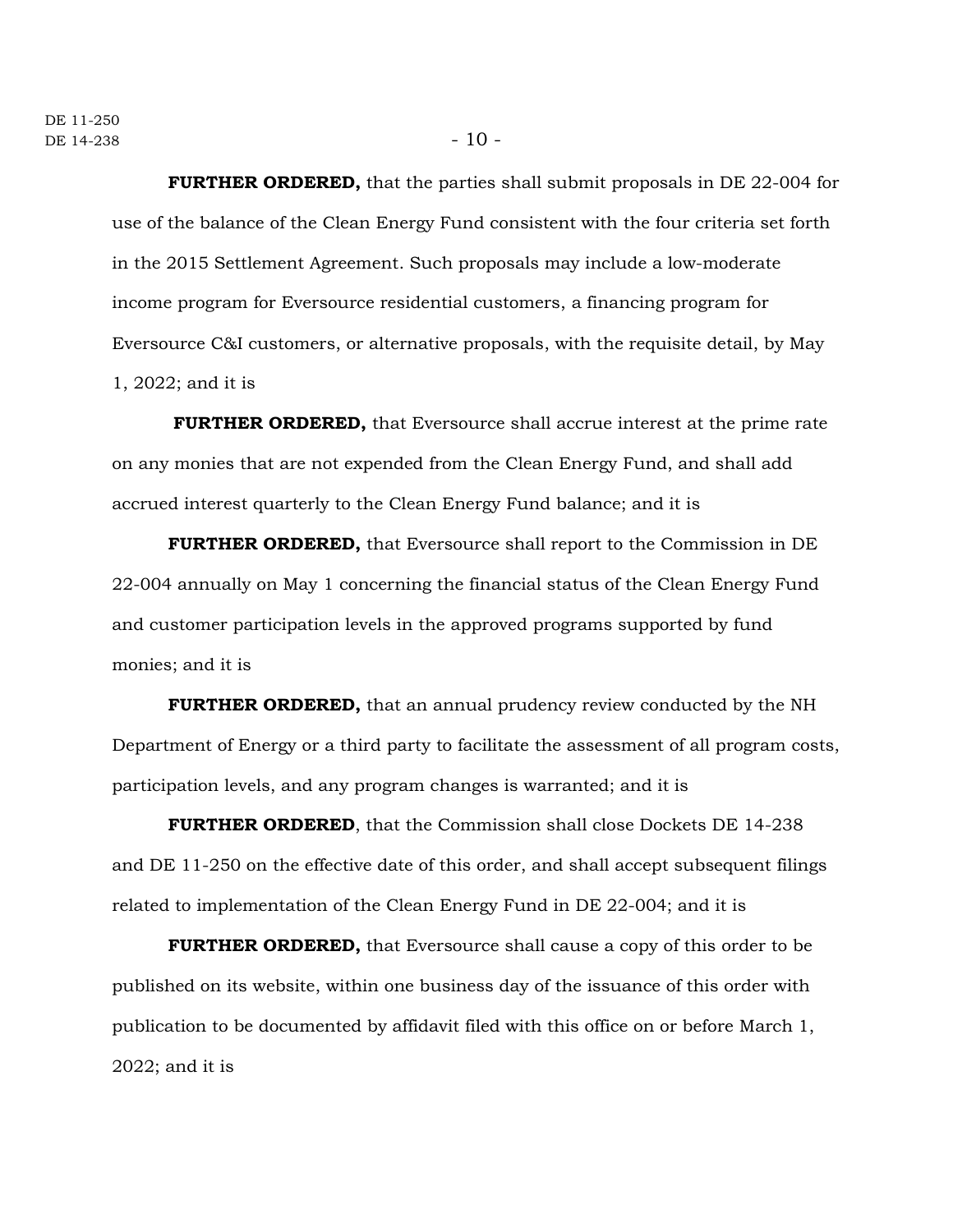**FURTHER ORDERED,** that the Clerk shall publish a copy of this order on the Commission's website within one business day of its issuance; and it is

**FURTHER ORDERED,** that all persons interested in responding to this order be notified that they may submit their comments or file a written request for a hearing which states the reason and basis for a hearing no later than February 15, 2022, for the Commission's consideration; and it is

**FURTHER ORDERED,** that any party interested in responding to such comments or request for hearing shall do so no later than February 24, 2022; and it is

**FURTHER ORDERED,** that this order shall be effective March 4, 2022, unless Eversource fails to satisfy the publication obligation set forth above or the Commission provides otherwise in a supplemental order issued prior to the effective date.

By order of the Public Utilities Commission of New Hampshire this fourth day of February, 2022.

Goldner

Chairman

Pradip Chatto Commissioner Carleton B. Simpson Commissioner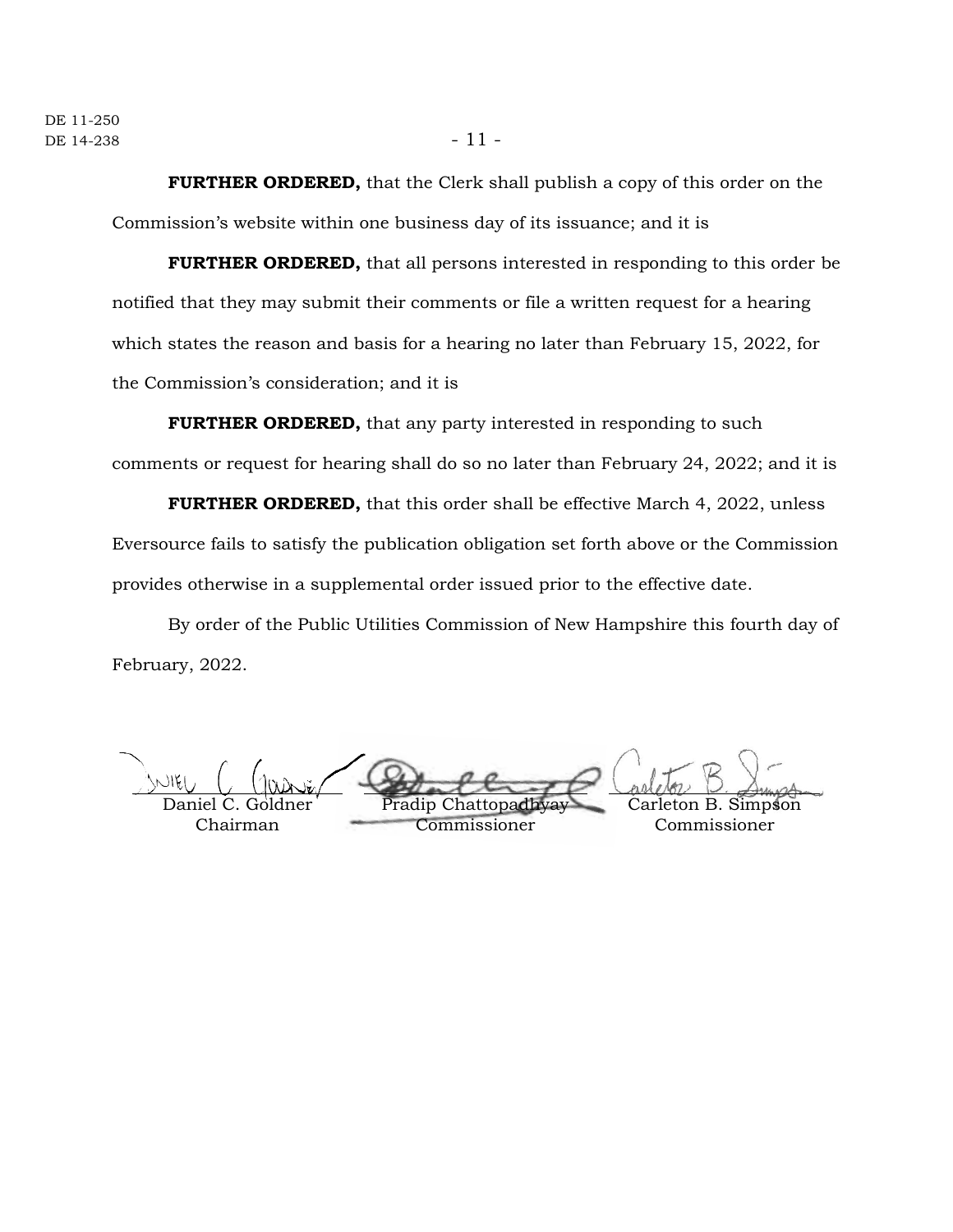DE 11-250  $DE$  14-238 - 12 -

# Service List - Docket Related

Docket# : 11-250

Printed: 2/4/2022

Email Addresses

ClerksOffice@puc.nh.gov nhregulatory@eversource.com jeb.bradley@leg.state.nh.us kelly@cleanenergynh.org catherine.corkery@sierraclub.org karen.p.cramton@energy.nh.gov jim@dannis.net stephen.r.eckberg@energy.nh.gov zachary.fabish@sierraclub.org thomas.c.frantz@energy.nh.gov bill.glahn@mclane.com tirwin@clf.org mkahal@exeterassociates.com sarah.knowlton@libertyutilities.com nkrakoff@clf.org donald.m.kreis@oca.nh.gov matthew.mailloux@osi.nh.gov erica.menard@eversource.com barry.needleman@mclane.com amanda.o.noonan@energy.nh.gov anne.pardo@mclane.com dpatch@orr-reno.com F.Ross@puc.nh.gov david.j.shulock@energy.nh.gov MSmith@orr-reno.com josh.stebbins@sierraclub.org elizabeth.tillotson@graniteshorepower.com jvanrossum@clf.org [rick.white@eversource.com](mailto:rick.white@eversource.com)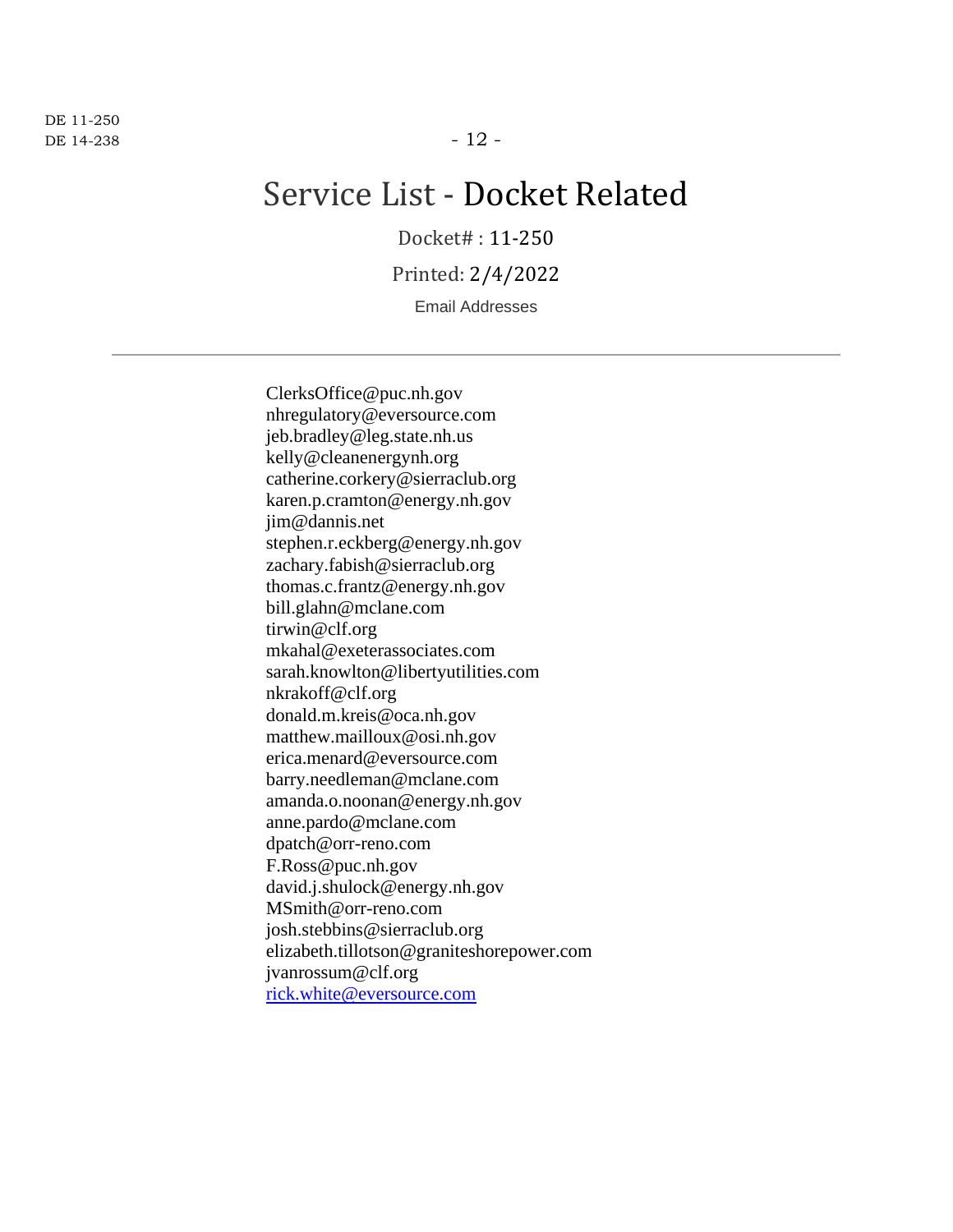DE 11-250  $DE$  14-238 - 13 -

# Service List - Docket Related

Docket# : 14-238

Printed: 2/4/2022

Email Addresses

ClerksOffice@puc.nh.gov nhregulatory@eversource.com pjaesd@comcast.net banderson@nepga.org Christopher.aslin@doj.nh.gov cbaia@concordnh.gov mbirchard@keyesfox.com cboldt@dtclawyers.com jeb.bradley@leg.state.nh.us lisa.cameron@brattle.com mike@ridgesend.com catherine.corkery@sierraclub.org karen.p.cramton@energy.nh.gov gilfavor@comcast.net ddolan@nepga.org jay.e.dudley@energy.nh.gov fedelblut@gmail.com sam@cleanenergynh.org zachary.fabish@sierraclub.org thomas.c.frantz@energy.nh.gov mayor@manchesternh.gov sgeiger@orr-reno.com andrew.hamilton@mclane.com harringt1@metrocast.net tirwin@clf.org jkennedy@concordnh.gov nkrakoff@clf.org donald.m.kreis@oca.nh.gov matthew.mailloux@osi.nh.gov rmunnelly@davismalm.com Dean.murphy@brattle.com elizabeth.r.nixon@energy.nh.gov amanda.o.noonan@energy.nh.gov ocalitigation@oca.nh.gov dpatch@orr-reno.com